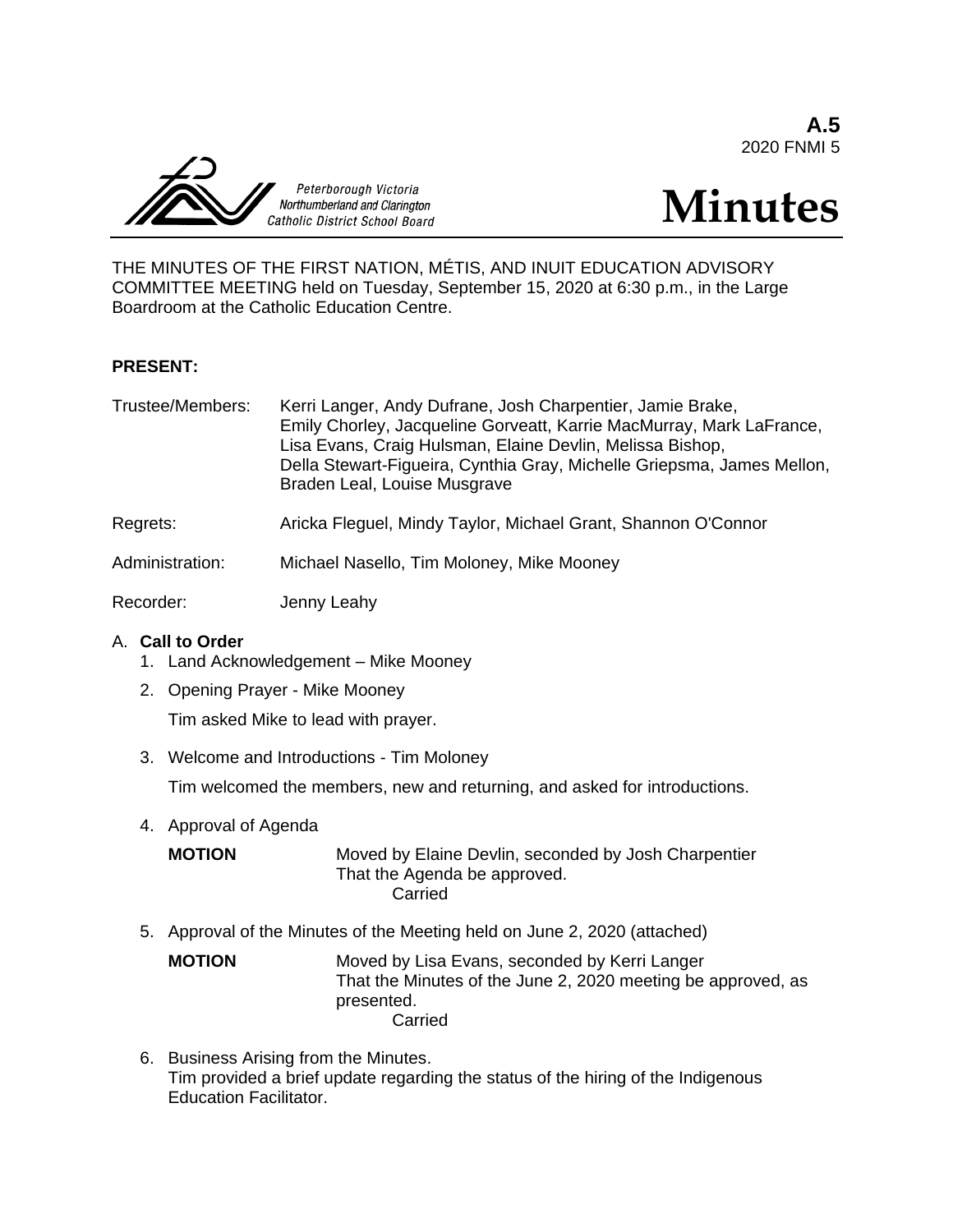## B. **Presentations/Discussions**

1. PVNC [Startup/](https://www.pvnccdsb.on.ca/return-to-school-2020-2021/)Update – Tim Moloney

Tim explained the challenges and the successes resulting from COVID-19 – 2400 remote learners, largest in PVNC. 90 staff employed to work with the Virtual School, including three VPs and one Principal. It is remarkable.

Tim also took the time to explain the learning and focused on the design of the quadmester and cohorting.

Tim also provided an update around the addition safety measures introduced to reduce the spread of COVID-19 as well as the procedures should a staff or student develop the virus.

A link is provided to the Board's website page which provides greater detail as well as a [FAQ section.](https://www.pvnccdsb.on.ca/return-to-school-faq/)

2. Community Partner Sharing - Tim Moloney

### Métis Nation of Ontario – Andy Dufrane

Importance has been on promoting safety amongst the community members. Back to school kit was provided – lunch box, mask, hand sanitizer. A link will be provided to all Métis students who may want to access a kit for their child.

#### Curve Lake First Nation - Louise Musgrave

The JK-grade 3 school is not opening until October 5. All students are currently learning remotely. Staff are working in the school and getting familiar with safety protocols. Busing has been a challenge to co-ordinate.

The community is still in lockdown. Some staff are back in the office working. All Curve Lake employees will be back, in person, full time, before the end of September.

## Nogojiwanong Friendship Centre – Cynthia Gray

Majority of students have returned to school but the Centre is preparing for the future in case students/families have to "lock down" again. Support is being provided as much as possible, on an as needed basis.

#### Hiawatha First Nation – Karrie MacMurray

Most Hiawatha First Nation students have returned to school in person, with few choosing remote learning, and fewer still having opted for home schooling. Support is continuing to be offered and, if Hiawatha First Nation is not able to provide a specific service, it will be resourced elsewhere in order to ensure members are supported. Hiawatha was able to acquire funding which has provided all students, those living on or off reserve, with a \$200 prepaid Visa card to support COVID-19 needs.

There is close monitoring of all students so that no one falls through the cracks.

First Nation Administrative staff have begun returning to work in the office, on a staggered schedule.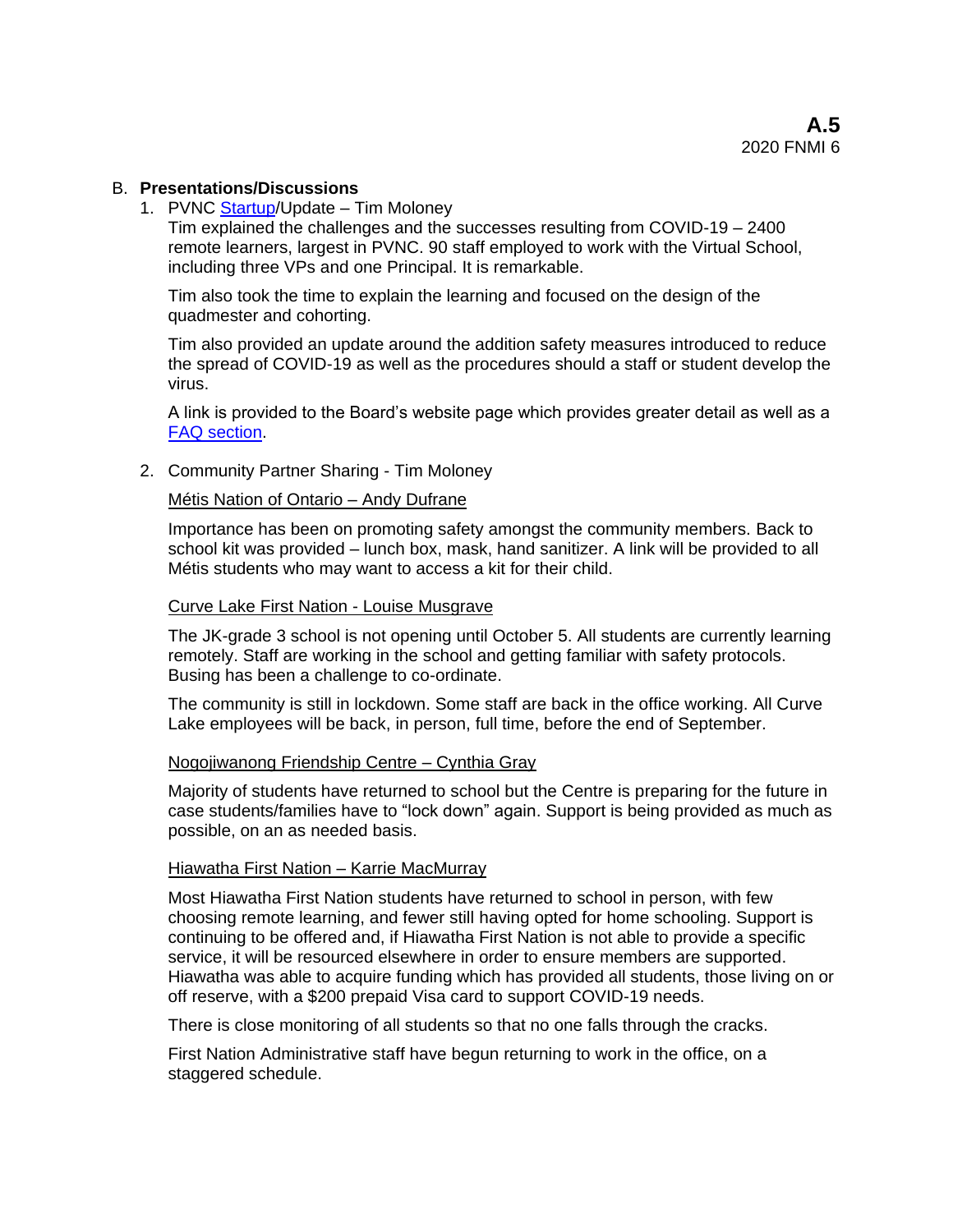# Alderville First Nation – Jacqueline Gorveatt

Some restrictions are still in place in Alderville. Students have lost out on summer working opportunities which has caused most students, those planning to head off to post-secondary schools, to delay their education. A positive that has come out of the pandemic has been the community contribution toward the community garden. This garden initiative brought many people together to work and learn and which has resulted in something beautiful.

3. Consultant Update and Planning - Mike Mooney

# a. [Honouring Indigenous Education in PVNC](https://sway.office.com/OFS0iv1NYRVjD6XA?ref=Link)

Mike highlighted some of the learning activities and events that took place during the 2019-2020 school year and pointed out how different things will look this year in the times of this global pandemic. Tim pointed out that this new challenge may provide an opportunity to adapt and re-envision this new school year. New resources have been purchased, including virtual resources, that will be shared to support the learning.

In summary, Mike referenced the Committee's Terms of Reference. He challenged the committee to think about how we should move forward to create some new virtual activities that will allow us to continue building momentum, and to review those items in our Board's action plan that we can adapt and continue.

b. Orange Shirt Day – September 30

The committee was invited to offer suggestions for Orange Shirt Day activities ("what comes to mind when you remember the orange shirt days of the past?"). Mike will share a video link from Senator Murray Sinclair of the Truth and Reconciliation Commission.

- c. 2020-2021 Board Action Plan Planning input
	- i. Committee members participated by offering input through [Jamboard.](https://jamboard.google.com/d/1gi9PAUh5fBqcTtfKcWvvhg7pD4wphroafKJ316d5OaY/viewer) This link will continue to be available for several days to give everyone a chance to reflect.

# C. **Informational Items**

- 1. Celebrating Sacred Teachings Tim Moloney/Michael Nasello This resources will be launched on September 18, 2020.
- 2. 2020-2021 Meeting dates:
	- a. December 8, 2020
	- b. March 9, 2021
	- c. June 1, 2021

# D. **Next Meeting**

- 1. Tuesday, December 8, 2020 Location: Catholic Education Centre/virtual
- 2. Volunteer(s) for Opening and Closing Prayer
	- Opening Karrie MacMurray Closing – Michael Nasello